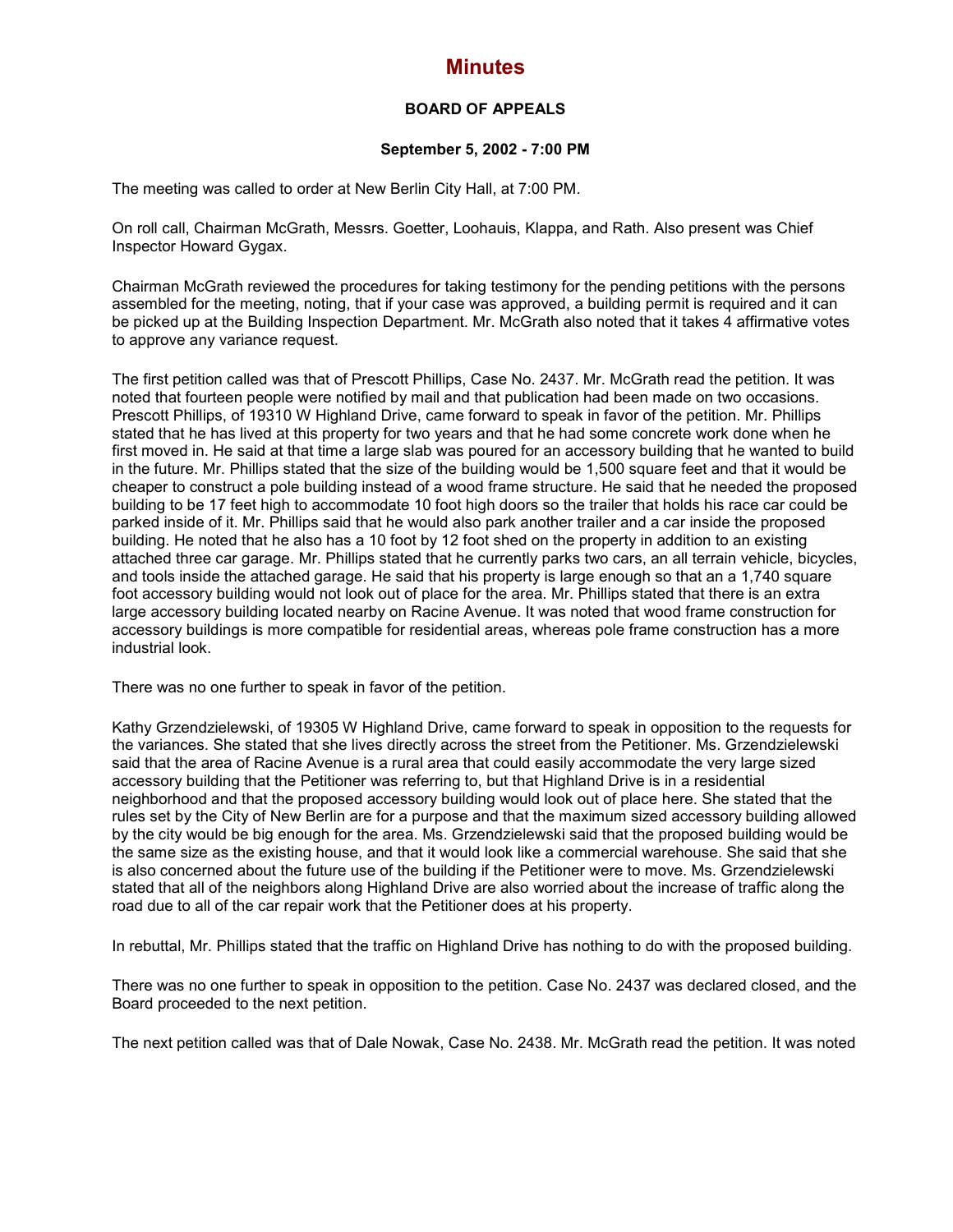that thirty-two people were notified by mail and that publication had been made on two occasions. Dale Nowak, of 13516 W Ferguson Road, came forward to speak in favor of the petition. Mr. Nowak stated that the reason he wants to locate the proposed accessory building closer to the lot line is for appearance of his property. He said that there is a wooded area behind his home with walkways and that the garage located 15 feet from the lot line would block the pathways and would disturb the existing landscaping. He also noted that the proposed garage would be very attractive and that if it were placed 10 feet from the side lot line the garage would be visible from the road. Mr. Nowak said if the garage were placed closer to the lot line, he would be better able to landscape the side lot line area of his property and also that of the neighbor. He noted that he has two collector cars that would be stored in the garage. Mr. Nowak said that no driveway would be needed for the cars and also that no repairs would be done to the vehicles in the garage.

Mr. McGrath read a letter into the record of approval for the variance request from the neighbor most affected by the proposed garage.

There was no one further to speak in favor of the petition.

Jerry Krier, of 13605 W Old Oak Lane, came forward to speak against the petition for a variance. Mr. Krier stated that the Petitioner already has two outbuildings on the property and that he believes that is already too many for a small backyard. He said that he does not have any concerns with locating the proposed accessory building 10 feet from the side lot line.

Mr. McGrath then read a statement of opposition into the record from Nicasia Becker at 13515 W Old Oak Lane. Ms. Becker is the neighbor directly behind the Petitioner.

In rebuttal, Mr. Nowak stated that there is a heavy tree line behind his property and that he can not see the houses and yards of his neighbors to the rear. It was noted that there may not be permits for the two existing outbuildings. Mr. Nowak said that the plan he submitted to the Inspection Department shows a proposed height of 17  $\frac{1}{2}$  feet for the accessory building, which would match the pitch of the house. It was noted that the maximum allowed height would be 15 feet, and Mr. Nowak stated that he understood that if the variance were granted, the building could not be any higher than 15 feet.

There was no one further to speak in opposition to the petition. Case No. 2438 was declared closed, and the Board proceeded to the next petition.

The next petition called was that of Steven Bacovsky, Case No. 2439. Mr. McGrath read the petition. It was noted that seven people were notified by mail and that publication had been made on two occasions. Steven Bacovsky, of 20075 W Lawnsdale Road, came forward to speak in favor of the petition. Mr. Bacovsky stated that he has an existing horse barn on his property that he uses for his horses and for storage of hay. He said that he needs another building in which to store his tractors and trucks. Mr. Bacovsky gave the board members a plot map of his property. He said that the location he chose would not take up any valuable pasture area and that by placing the accessory building in the proposed location he would be better able to see the horse barn from his house and this would provide more security for the horses. It was noted that there is a mound system on his property. Mr. Bacovsky said that Green Acres Nursery is located next to him and the Waukesha County garage is across from the nursery. It was also noted that there is a gravel pit nearby and that the general area around the Petitioner could be described as rural/ commercial.

Mr. McGrath then read a letter of approval for the variance into the record from KASCO LLP, owners of Green Acres.

Mr. Bacovsky then showed the board members pictures of the neighborhood and also pictures of where he would like to locate the accessory building. It was noted that the building would meet the size requirements that the zoning of the property allows. Mr. Bacovsky said that for safety reasons he does not want to store his tractors and trucks in the same barn as the horses and hay. He stated that for ease of access it would be better if the proposed garage were located near the existing driveway and that if the drive were moved, it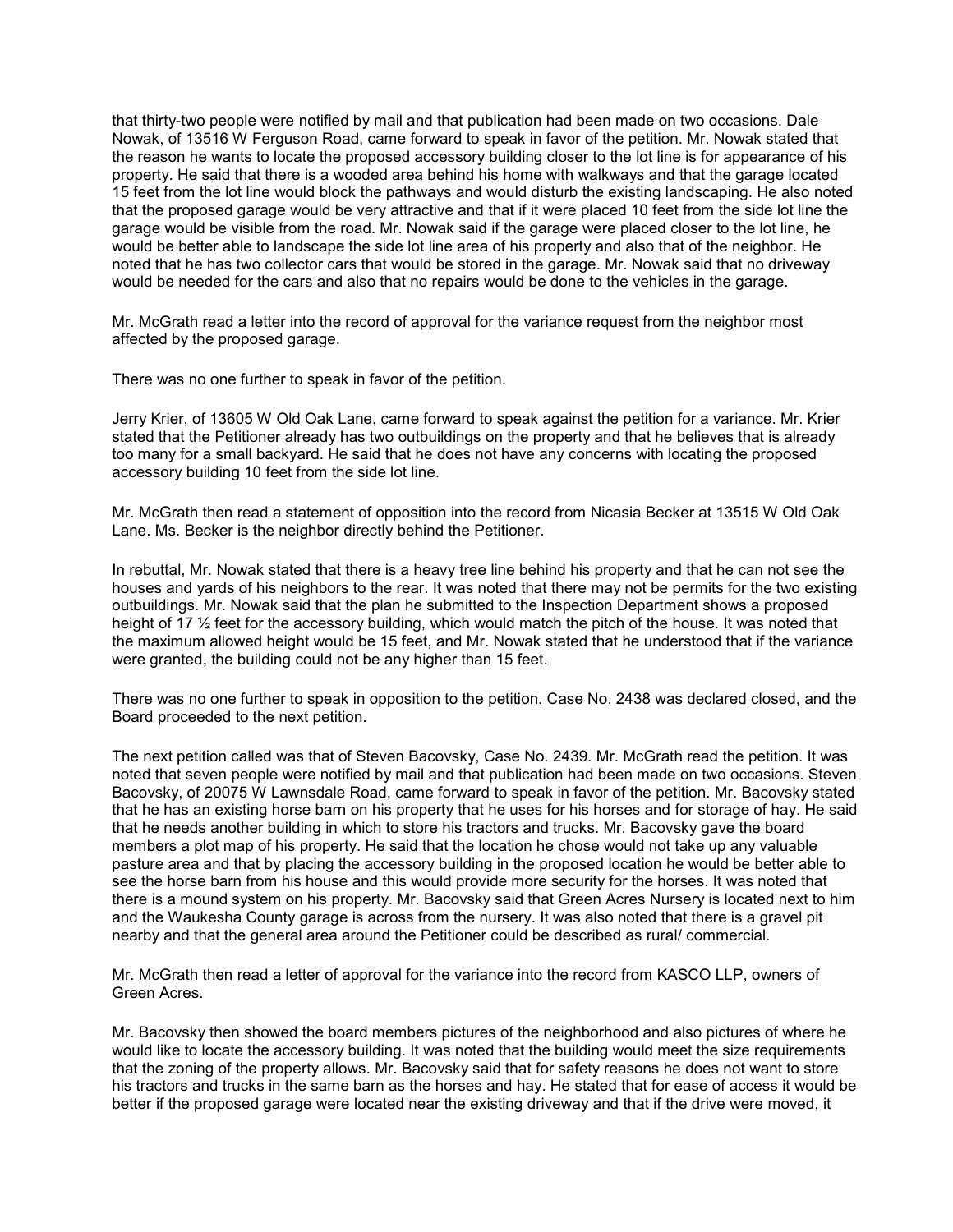would be difficult to maneuver the tractor and trailer. In addition, it would be more practical if the building were closer to the barn instead of the house. Mr. Bacovsky said the ground is sloped behind the barn and not that easy to build on. He said that valuable pasture land is located behind the barn, and further, if the driveway were moved to the east, pasture area would again be lost. It was noted that the property is 5 acres in size.

There was no one further to speak in favor of the petition, and there was no one to speak in opposition to the petition. Case No. 2439 was declared closed, and the Board proceeded to the next petition.

The next petition called was that of Tim Hensel, Case No. 2440. Mr. McGrath read the petition. It was noted that twenty-three people were notified by mail and that publication had been made on two occasions. Mr. Hensel, of 18403 W Beloit Road, came forward to speak in favor of the petition. Mr. Hensel stated that he would like to replace the existing 50 year old garage because it is in a dilapidated condition. He said that he would like to make the garage 2 feet wider and that he would also like to add a breezeway between the garage and the house in the future. It was noted that the existing detached garage is 20 feet wide by 22 feet long, that the garage is 12 feet from the lot line, and that it is considered to be legal non-conforming. Mr. Hensel said that the proposed garage would be located in the same place as the existing garage, which would be next to the adjoining neighbor's garage. He stated that he would like the proposed garage to be 10 feet from the garage to the house so that patio doors could be built in the breezeway to access a deck. Mr. Hensel said that if the garage were moved closer to the house, the existing driveway would have to be moved.

There was no one further to speak in favor of the petition, and there was no one to speak in opposition to the petition. Case No. 2440 was declared closed, and the Board proceeded to the next petition.

The next petition called was that of Russell & Christine Jack, Case No. 2441. Mr. McGrath read the petition. It was noted that six people were notified by mail and that publication had been made on two occasions. Mr. Jack, of 15255 W Glenora Court, came forward to speak in favor of the petition. Mr. Jack stated that his home is set back on the lot and has only six feet to the rear setback line. He said that the size of his home is 1,650 square feet and that he would like to build a 12 foot by 20 foot heated all seasons room. Mr. Jack showed pictures of his property to the board members. He said that there are no other practical locations for the addition that would not require a variance and that the only sized addition that could be built without a variance would be 5 feet by 14 feet in size. It was noted that the Petitioner has lived at this property for five years. Mr. Jack said that they could locate the addition closer to the side, however, the kitchen window would then be covered over, and the rear concrete patio would also have to be removed. He said that the proposed addition would match the current roof line. Mr. Jack stated that the addition would add value to the home, would provide enjoyment for the family, and there would also be enough space for a hot tub that is needed for his knee surgery recuperation.

Mr. McGrath then read letters of approval for the variance into the record from three neighbors. It was noted that one of the neighbors lives across the street, one neighbor lives directly to the west of the Petitioner, and one of the neighbors lives three houses away.

There was no one further to speak in favor of the petition, and there was no one to speak in opposition to the petition. Case No. 2441was declared closed.

The first petition considered by the Board was that of Prescott Phillips, Case No. 2437. Mr. Goetter made a motion to deny the petition, and, Mr. Rath seconded the motion. All members voted to deny the petition for the variances as requested.

The next petition considered by the Board was that of Dale Nowak, Case No. 2438. Mr. Loohauis made a motion to deny the petition, and, Mr. Goetter seconded the motion. Mr. McGrath, Mr. Klappa, Mr. Loohauis and Mr. Goetter voted to deny the petition. Mr. Rath voted against denying the petition. The petition for a